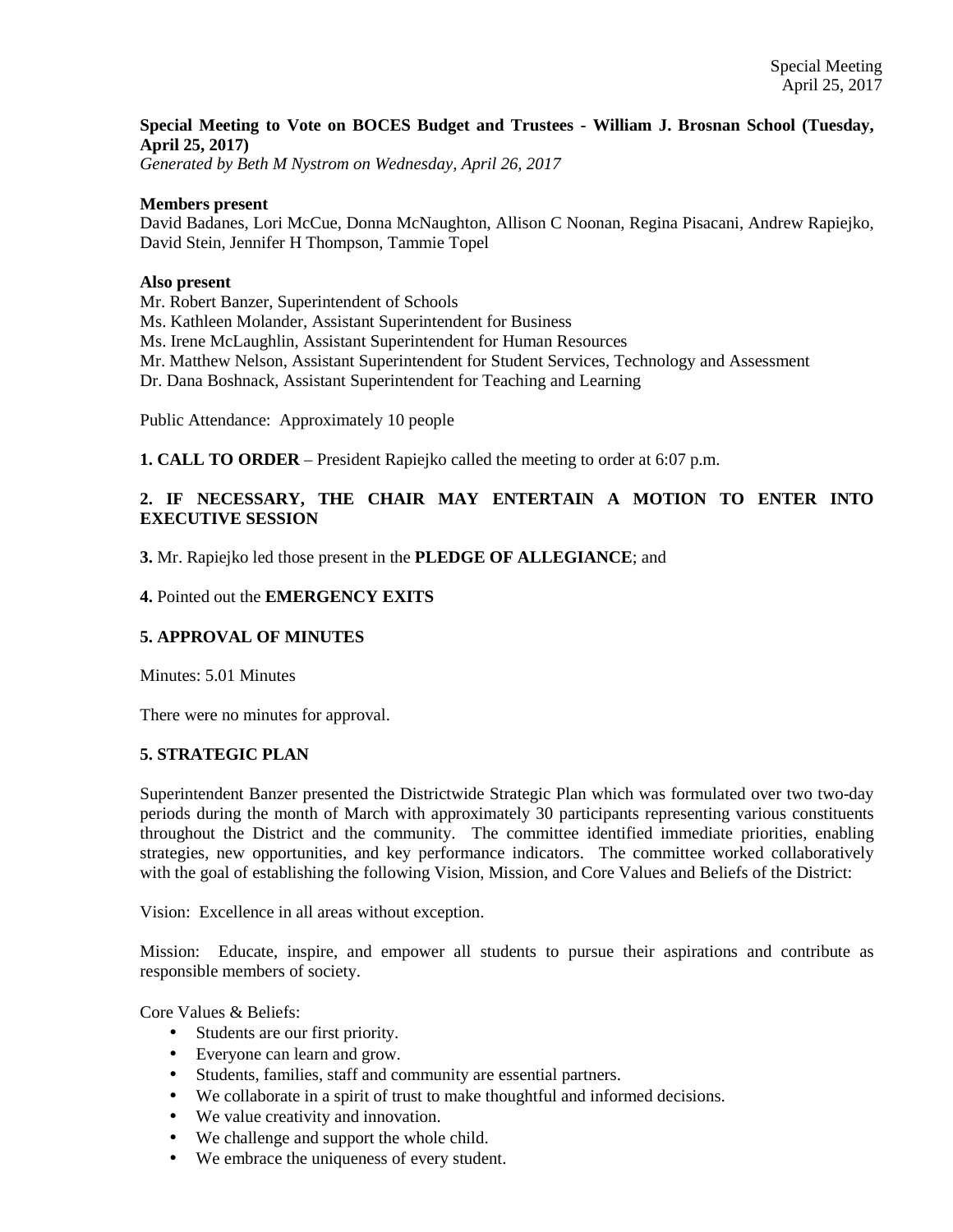- We treat everyone with dignity, empathy and respect.
- We provide a safe, secure and supportive environment.
- We use district resources effectively and responsibly.

The Board thanked Mr. Banzer and the committee members for their hard work in putting together the Vision and Mission of the District.

Action: 5.01 District-wide Strategic Plan Recommendation to approve the District-wide Strategic Plan

Motion by David Badanes, second by Regina Pisacani. Final Resolution: Motion Passes Yes: David Badanes, Lori McCue, Donna McNaughton, Allison C Noonan, Regina Pisacani, Andrew Rapiejko, David Stein, Jennifer H Thompson, Tammie Topel

## **6. PROPOSED WESTERN SUFFOLK BOCES ADMINISTRATIVE BUDGET FOR 2017-2018**

Action: 6.01 Western Suffolk BOCES proposed 2017-2018 Budget Recommendation to approve the 2017-2018 proposed Western Suffolk BOCES budget (The entire 2017- 2018 proposed Western Suffolk BOCES budget was forwarded to the Board on March 17, 2017)

Motion by Lori McCue, second by Regina Pisacani. Final Resolution: Motion Passes Yes: David Badanes, Lori McCue, Donna McNaughton, Allison C Noonan, Regina Pisacani, Andrew Rapiejko, David Stein, Jennifer H Thompson, Tammie Topel

# **7. CANDIDATES FOR THREE YEAR TERMS ON THE WESTERN SUFFOLK BOCES BOARD OF EDUCATION**

Action: 7.01 Candidates for the Western Suffolk BOCES Board of Education Recommendation to vote for two candidates for three year terms on the Western Suffolk BOCES Board of Education (Letter from Ms. Joanne Klein, District Clerk of Western Suffolk BOCES, dated March 31, 2017, re: two nominations to fill two vacant seats on the BOCES Board):

7.01.1 Mrs. Jeannette Santos 7.01.2 Mr. Peter Wunsch

Motion by Allison C Noonan, second by Regina Pisacani. Final Resolution: Motion Passes Yes: David Badanes, Lori McCue, Donna McNaughton, Allison C Noonan, Regina Pisacani, Andrew Rapiejko, David Stein, Jennifer H Thompson, Tammie Topel

### **8. SUPERINTENDENT'S REPORT, FINANCIAL - FOR BOARD ACTION**

Action: 8.01 Property Tax Report Card Recommendation to approve the following resolution:

"BE IT RESOLVED, that pursuant to the requirements set forth in Section 1716 of the Education Law of the State of New York, the Board of Education of the Northport-East Northport Union Free School District hereby authorizes the submission of the attached Property Tax Report Card to the State Education Department"